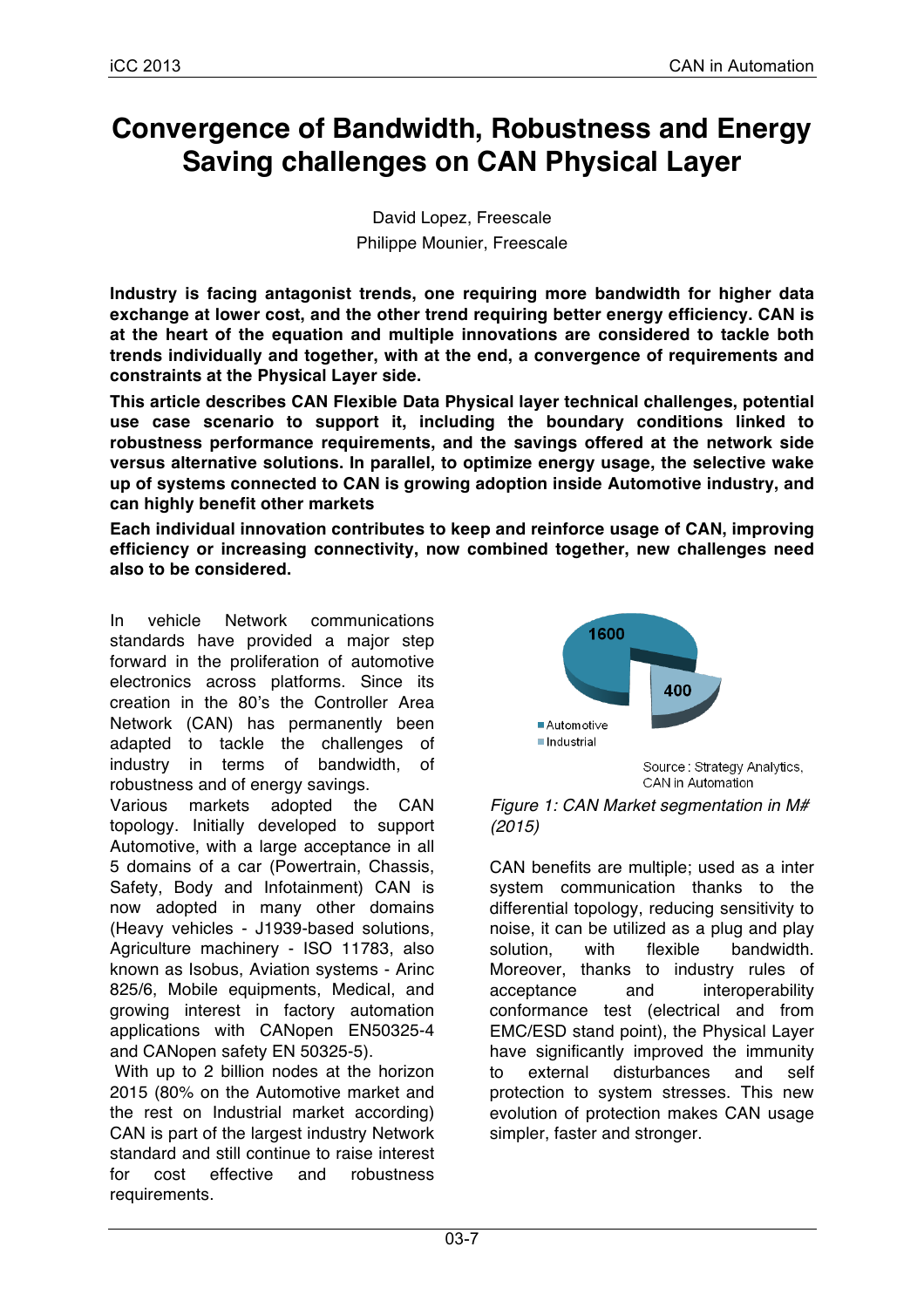Such standardization processes has been instrumental to make this bus a fast growing market, reducing the overall cost of ownership of the physical layer solution.

Now, to support evolution of industry trends in terms of faster communication exchanges, and also lowering the needs of energy utilization at the network level new standards emerged.

CAN partial networking (ISO11898-6) allows selective wake up, where ECU wake up frame is stored and checked inside the Physical Layer. Second one concerns the needs for improved bandwidth, where CAN Flexible Data allows faster baud rate and higher data quantity during transmission.

Increasing bandwidth at the network level is a way to delay the transition to higher baud rate networks, and at lower cost (versus FlexRay or Ethernet), provide intermediate system solutions that satisfy increased data communication exchange.

Such evolution requires adaptation of the physical layer to support each market needs, but also the combination of both that requires compromised architectures to maintain robustness performance.

#### **Challenge of CAN HS Physical Layer and Bandwidth improvement**

Most automotive CAN usage is today at 500kb/s. Only some rare applications operate at 1Mb/s, but they suffer of severe technical restrictions, such as network length and number of nodes which. CAN FD allows the increase of the bit rate in the CAN frame data section, as well as the extension of the number of transmitted data bytes, while keeping the beginning of the CAN frame (ID, DLC) at the same baud rate as today, mostly 500kb/s. This overall contributes to an increase of the CAN protocol efficiency, while keeping existing CAN networks topology (length, stubs, termination concept).

When announced, the CAN FD protocol and specification claim possible the usage of existing CAN transceiver, despite Fast Data operation up to 8Mb/s. However deeper analysis of the requirements, environment and specifications that the ECU and mainly CAN transceiver device should meet in their final application environment (like EMC) leads to the conclusion that at least some optimization of the CAN transceiver is mandatory, with eventually a significant change in the concept or design of the transceiver, for full compliance and usage of the FD specification.

With respect to EMC, the radiated or conducted emission depends of the signal integrity and wave shape of the CAN signals. However the fundamental frequency derived from the CAN transmission baud rate (i.e 500kb/s) and the harmonics are visible throughout the spectrum.

In case of increase of the baud rate or usage of the CAN FD, some bits are transmitted at higher baud rate, and this lead to a "shift" of the harmonics to the higher frequency of the spectrum.

EMC requirement has very low emission expectation at these frequencies, and the current transceivers operating in CAN FD, will not meet these requirements, without external filtering component or intrinsic design improvement.

The figure below show the spectrum of a typical CAN interface at 500kb/s and 2Mb/s, without any external filter. The frequency "shift" due to the operation in CAN FD at 2Mb/s is clearly visible.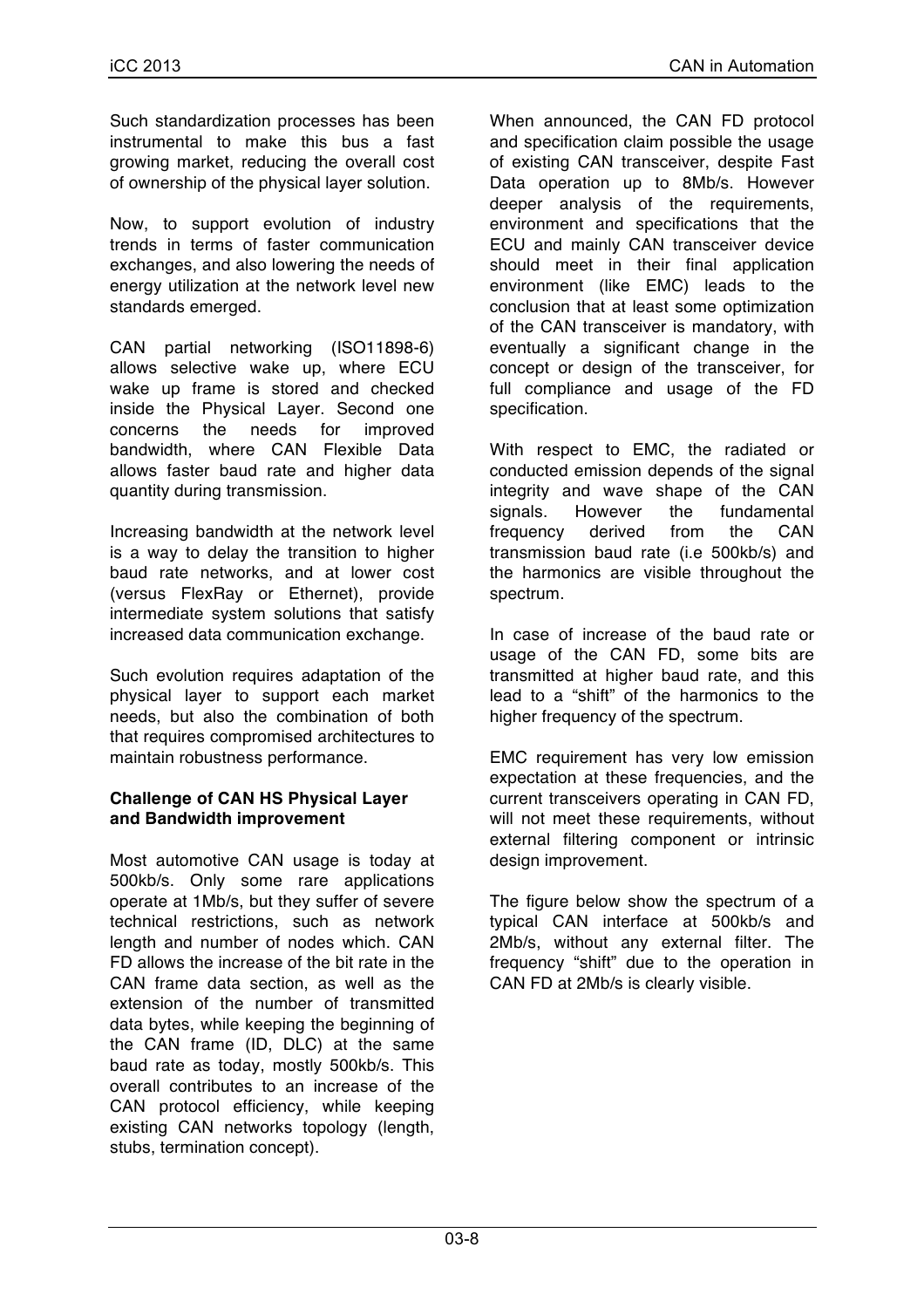

*Figure 2: Comparison of CAN emission at 500kps and 2Mbps*

In order to remain inside the EMC level targeted by car maker, optimization of the CAN driver is required, to allow operation in CAN FD at 2MB/s in a first step, and at high baud rate in future.

## **CAN Robustness**

A significant evolution of physical layer performance has been its self protection against system level stresses, with or without external protection component. Various specifications should be considered during the definition of a CAN Physical Layer.

To face these challenges a large range of innovations have been developed in (EME, EMI, ESD) using leading mixed signal and power technology SMARTMOS™ 8MV to manage the robustness improvements and support compliance to standards without need of external choke protections.

## *Design for Immunity:*

The CAN network behaves like an antenna absorbing electromagnetic noise, generated by load switching such as motors, solenoids, relays or from external sources. During CAN communication the signal integrity must not be disturbed when electromagnetic noise is applied. This is known as Electromagnetic Immunity (EMI). There are two primary EMI tests used to simulate and validate the robustness of physical layers: these are the Direct Power Injection method (IEC62132-4) and Bulk Current Injection (ISO11452-4).

Under external EMC aggressions, the signal transmitted and received from / to the MCU TxD and RxD terminals should have limited jitter. With bit rate increase, the bit duration is reduced and consequently the acceptable jitter is reduced, requiring superior performance for the CAN transceiver.

The figure below is a simplified view of an EMC test principle, consisting in applying RF disturbance via coupling capacitor while the transceiver is actively driving the bus. The transceiver RxD signal are the monitored and compared to signal template, which is the typical signal with some allowed voltage and timing deviation (jitter). This jitter is becoming smaller to accommodated CAN FD operation.



*Figure 3: Simplified EMC test set up and acceptance criteria*

At the Physical Layer side it results in a complete design for EMC flow that include an accurate design and layout guide lines, an extensive simulation on block level and top cell level, and models that include process and temperature variations inside EMC simulation runs, to ensure a certain margin versus the specification. As a consequence, these design improvements lead to a CAN signal Integrity that support signal injection up to 39dBm.

With CAN FD use case, independent of any EMC constraints, some propagation delays should also be optimized in order to allow operation at higher baud rate. This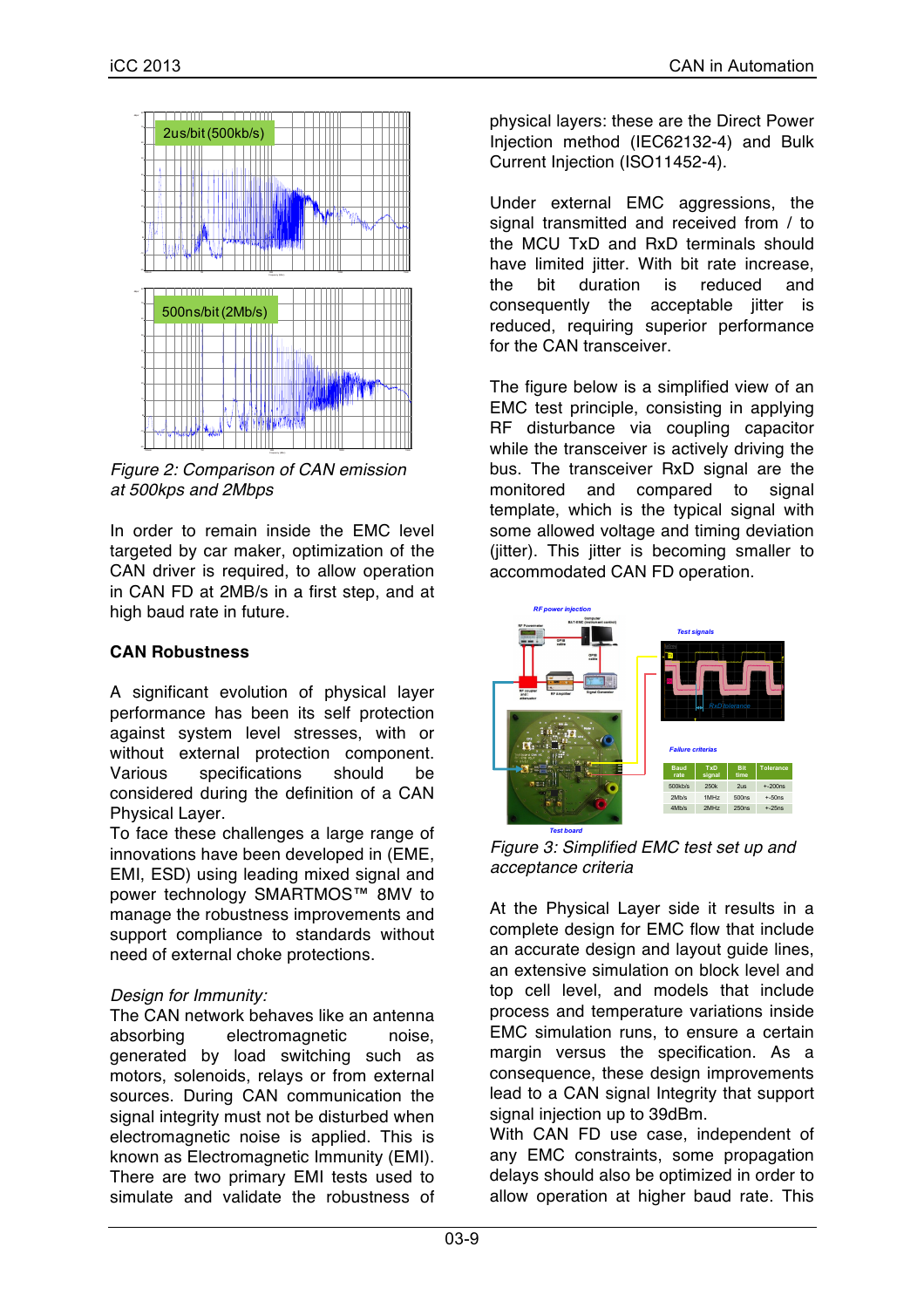evolution of Physical Layer design has an impact on Immunity as the absolute jitter window is becoming smaller. Sensitivity to noise is therefore enhanced and the design is requiring higher immunity solutions. Below figure is showing the latest performance of Freescale CAN High Speed Physical Layer against DPI specifications with IC powered and unpowered. All these standards have to be considered during the development phase of the integrated circuit because the setup variations for each standard lead to different stress characteristics.



*Figure 4: Direct Power Injection CAN with choke, @ 2Mb/s*

#### *Improving system reliability with high ESD performance:*

The Physical Layers are specifically designed to withstand the most severe ESD standards defined at the IC level and at the system level. It passes the ESD tests specified in the AEC Q-100 document: Human Body Model (HBM) +- 10kV, Machine Model (MM) +-200V and Charged Device model (CDM) +-750V. In addition the Physical Layer are optimized to pass system level stress defined in ISO 10605:2008 [2], IEC 61000-4-2:2008 [3], HMM (Human Metal Model) [4].

An ESD GUN is used to reproduce the impact of an electrostatic discharge when a human being is handling an electronic system sub-assembly or touching the car/equipment structure. Standards used to tests the Physical Layers are the ISO10605:2008, EN 61000-4-2:2008

The CAN H and CAN  $\mathsf{C}^\mathsf{w}\!$ pins are designed to be strongly immune against system level stress directly applied at the pin level with and without external protections. To achieve such high performance (up to 25kV), the SEED [6] approach (System Efficient ESD Design promotes an IC/OEM co-design methodology of on-board and on-chip ESD protections to achieve system –level ESD) is been used. As an example the ESD performance of latest Freescale CAN High Speed Physical Layer is summarized in the table below.

| <b>Specification</b> | <b>ISO 10605</b><br>device<br>unpowered | <b>ISO 10605</b><br>device<br>powered |
|----------------------|-----------------------------------------|---------------------------------------|
| Device               | $+8kV$                                  | $+8kV$                                |
| performance          |                                         |                                       |
| <b>Specification</b> | <b>IEC61004</b>                         | CAN                                   |
|                      | <b>Device</b>                           | conformance                           |
|                      | unpowered                               |                                       |
| Device               | $+8kV$                                  | +-8kV                                 |
| performance          |                                         |                                       |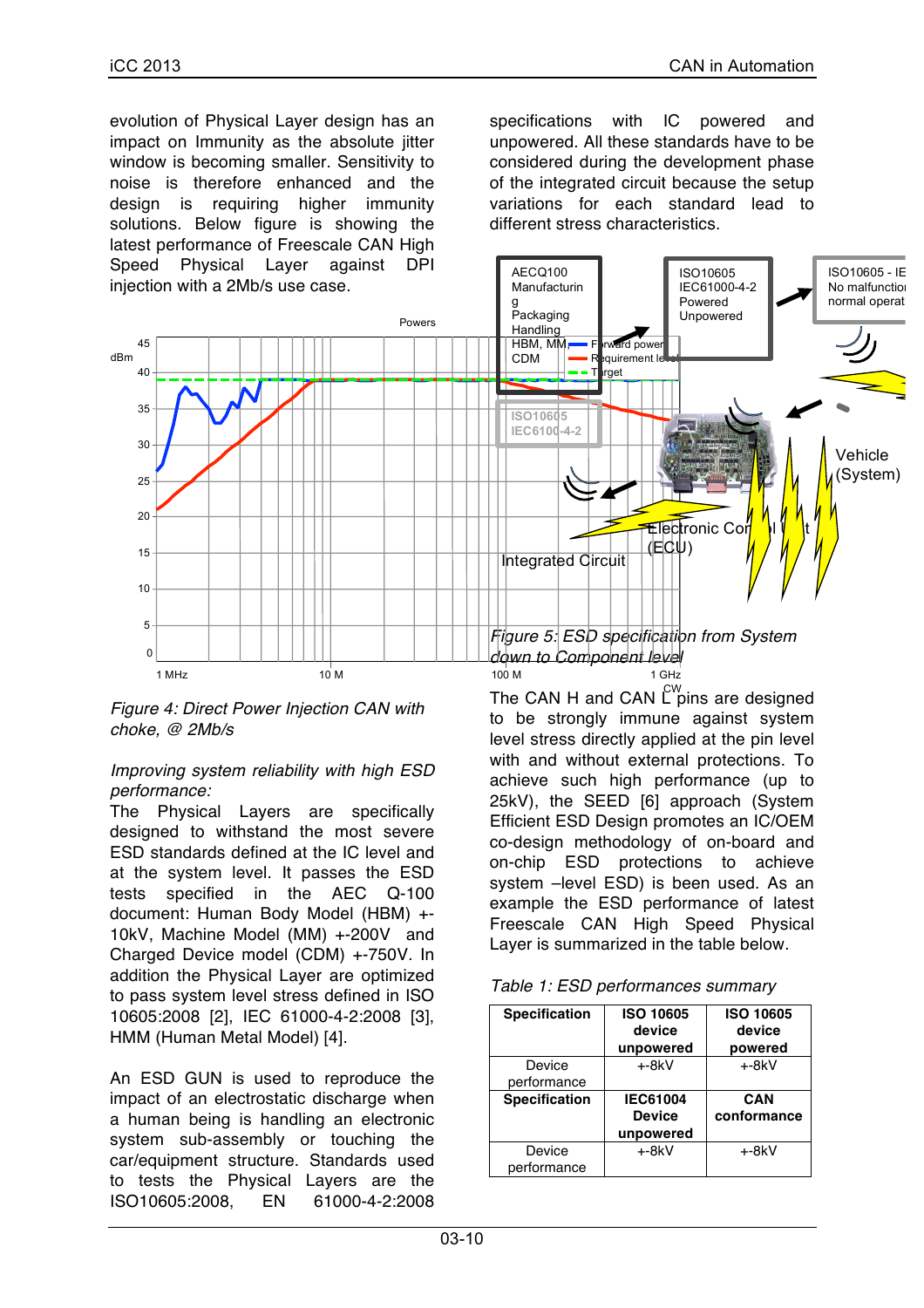The combination of high ESD and DPI performance is a challenge of energy absorption without compromising CAN communication. As presented in the above table, latest CAN Physical Layer are designed to pass all component and system ESD stress, while insensitive to external EMI parasitic stress, with or without need of external component like choke, and within a optimum die area. All of these innovations constitute the foundation of design for reliability of the Physical Layer integration inside more

integrated devices (SBC, ASSPs, ASICs…) where CAN Physical Layer is integrated. The combination of these constraints is the foundation of IC architecture to allow a successful final acceptance.

## **CAN & Energy Efficiency**

Current consumption and energy saving can be managed at the system level, thanks to evolution and innovations on CAN standards. The over system current consumption can be reduced and optimized via the disabling and the activation into reduced power mode of selected ECU when unused in the vehicle. Of course theses ECU should resume operation when necessary.

As an illustration, the operation of 2 ECUs, car parking assistance and electrical parking brake, can be analyzed. These ECUs are not required and necessary while the car is running above a certain speed, let say some tens of km/h. These ECU can set themselves in reduce consumption mode, as they have access to the vehicle speed though CAN network and CAN messages. When the speed is greater than a pre determined threshold, these ECUs can set themselves in a reduced operating mode, by disabling or turning OFF power of components on the board like MCU, load driver etc. Only a minimum set of ICs will remain active to monitor CAN bus traffic and detect specific CAN message or part of CAN message, that will indicate to theses UCEs that they

should resume operation, by enabling and powering up the disabled ICs.

This contributes to the overall electrical consumption reduction and optimization of the car.

Such operation is possible by implementing CAN message detection inside the CAN transceiver connected to the CAN bus. This is called CAN partial networking or CAN selective wake up.

The challenge is to be able to decode incoming CAN frame with extremely low consumption (target less than 500uA) for the complete partial networking function inside a CAN physical layer, with minimum cost, which excludes usage of accurate oscillator component like crystal or resonator. As a reminder, CAN controller inside MCU uses very accurate clock, derivate from crystal, having accuracy and deviation which is measured in ppm. Obviously, such clock accuracy is by far not achievable in silicon.

However, CAN message reception and decoding only require a clock in the "per cent" range. So the integration of CAN message is becoming achievable thanks to very innovative techniques and solutions that can be implemented inside mix signal silicon technologies, used for CAN transceiver functions.

These solutions uses high precision analog function like low power accurate oscillators, low current differential receiver, low power voltage references and biasing circuitry, and are combined with digital CAN message decoder, in order to realize the incoming CAN message decoding. The incoming CAN message is then compared with preselected message and the transceiver wake up and allow the ECU to resume operation.

Here also the EMC challenges are presents, as the CAN frame should be properly decoded despite presence of RF disturbances and electrical transients on the vehicle. This becomes a real implementation challenge as the circuitry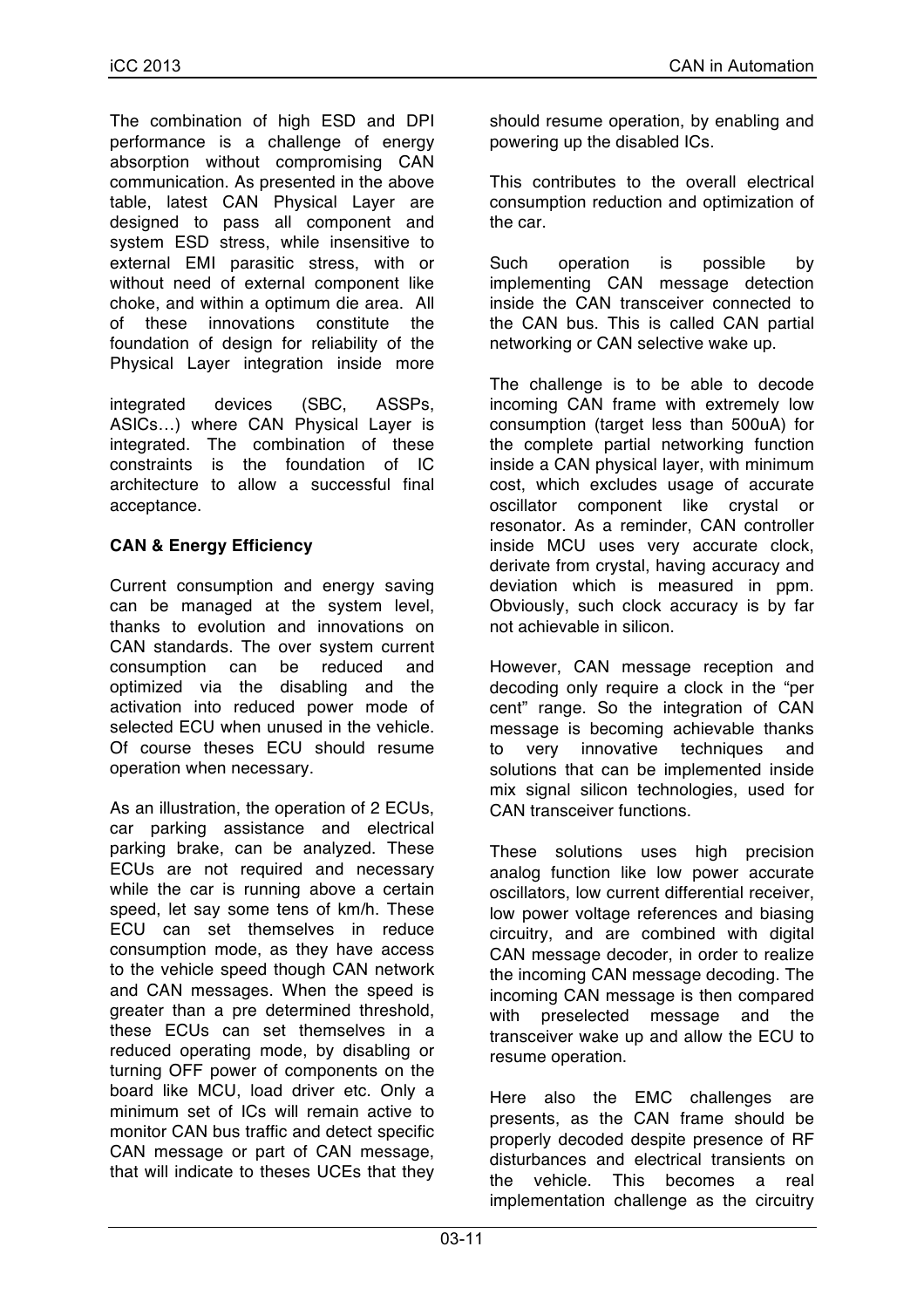is operating with very low current, some tenth of uA, to achieve the overall 500uA consumption target.

The figure below shows a block diagram of a typical implementation of CAN partial networking function, in a market standard pin configuration. The blocks in grey are the one operating during the partial networking operation which in total require less than 500uA.





#### Technical summary:

The table below summarizes the main technical constraints and impact of the CAN FD on future evolution of CAN transceivers.

| <b>Standard</b>       | <b>XCVR</b><br>mode  | <b>Operation</b>                           | <b>Impact</b>                                                                                                                                                          |
|-----------------------|----------------------|--------------------------------------------|------------------------------------------------------------------------------------------------------------------------------------------------------------------------|
| <b>ISO</b><br>11898-2 | Transmit-<br>Receive | Interface to<br>the<br>physical<br>CAN bus | <b>FD</b> active<br>Operation at x8<br>speed.<br>Timing<br>optimized.<br>Proposal for<br>2Mb/s<br>operation<br>Definition of<br><b>EMC</b> tests set<br>up and failure |

|                       |                                                 |                                                                                   | criteria.                                                                                                                                                                         |
|-----------------------|-------------------------------------------------|-----------------------------------------------------------------------------------|-----------------------------------------------------------------------------------------------------------------------------------------------------------------------------------|
| <b>ISO</b><br>11898-5 | Low power<br>mode                               | Wake up on<br>any frame.                                                          | No impact.                                                                                                                                                                        |
| <b>ISO</b><br>11898-6 | SWU, frame<br>detect<br>(Partial<br>Networking) | Wake up on<br>a dedicated<br>frame (ISO<br>11898-1).<br>Error<br>manage-<br>ment. | FD passive<br>Evolutions of<br>"Frame<br>Decoding" &<br>"Frror<br>Management"<br>to ensure no<br>error detected<br>due CAN FD<br>frame.<br>Proper "End of<br>frame"<br>detection. |

For normal operation, as described in ISO 11898-2, the main impact is meeting the EMC specifications, which are not anticipated to be relaxed to accommodate CAN FD.

In partial networking operation, as described in ISO 11898-6, the CAN FD frames should not disturbed CAN incoming message detection, and for such the CAN PN transceiver should be "FD passive". This is archived by proper detection of the CAN inter frame space, properly discriminated from fast data section.



*Figure 6: Comparison of regular and FD frames*

#### **Antagonist integration of innovations**

The right tradeoff between emission and Immunity, ESD robustness, low power consumption and higher baud rate on the CAN High Speed communications is achieved by a deep analysis of each physical phenomenon on the Analog IC, and also the right interaction each others.